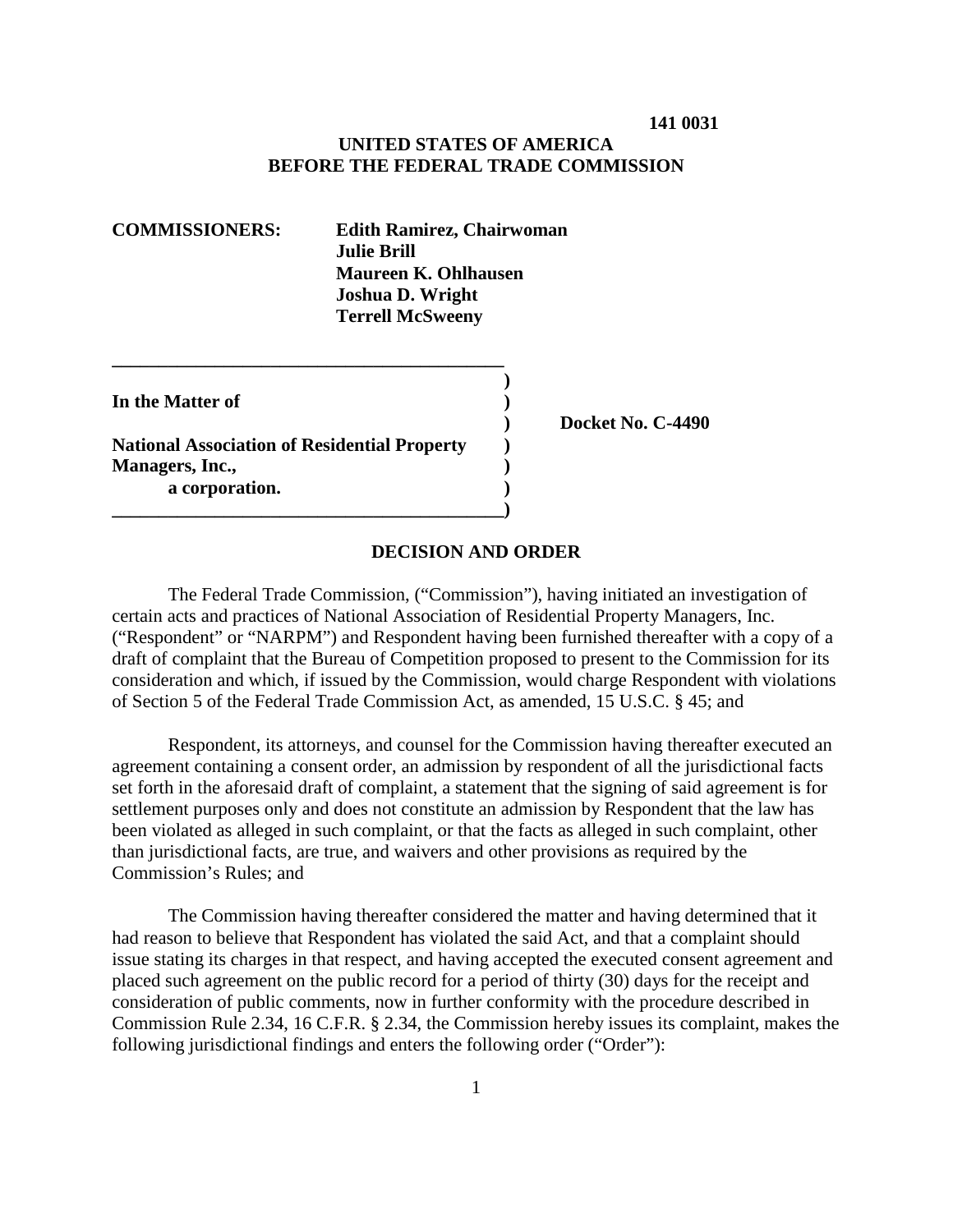- 1. Respondent National Association of Residential Property Managers, Inc., is a non-profit corporation organized, existing, and doing business under, and by virtue of, the laws of the State of Tennessee, with its office and principal place of business located at 638 Independence Parkway, Suite 100, Chesapeake, Virginia 23320.
- 2. The Federal Trade Commission has jurisdiction of the subject matter of this proceeding and of the Respondent, and the proceeding is in the public interest.

## **ORDER**

## **I.**

**IT IS HEREBY ORDERED** that, as used in this Order, the following definitions shall apply:

- A. "Respondent" or "NARPM" means National Association of Residential Property Managers, Inc., its directors, boards, officers, employees, agents, representatives, committees, foundations, divisions, successors, and assigns.
- B. "Antitrust Compliance Officer" means a person appointed under Paragraph IV.A. of this Order.
- C. "Antitrust Counsel" means a lawyer admitted to practice law in a Federal court or in the highest court of any State or Territory of the United States.
- D. "Antitrust Laws" means the Federal Trade Commission Act, as amended, 15 U.S.C. § 41 *et.seq.*, the Sherman Act, 15 U.S.C. § 1 *et.seq.*, and the Clayton Act, 15 U.S.C. § 12 *et. seq.*
- E. "Code of Ethics" means a statement setting forth the principles, values, standards, or rules of behavior that guide the conduct of an organization and its members.
- F. "FTC Settlement Statement" means the statement attached to this Order as Appendix A.
- G. "Member" means a member of NARPM, including any professional, associate, support specialist, international, junior, student, academic, or affiliate member.
- H. "Organization Documents" means any document relating to the governance, management, or direction of the relevant organization, including, but not limited to, bylaws, rules, regulations, Codes of Ethics, policy statements, interpretations, commentaries, training materials, or guidelines.
- I. "Regulating" means (1) adopting, maintaining, recommending, or encouraging that Members follow any rule, regulation, interpretation, ethical ruling, policy, commentary,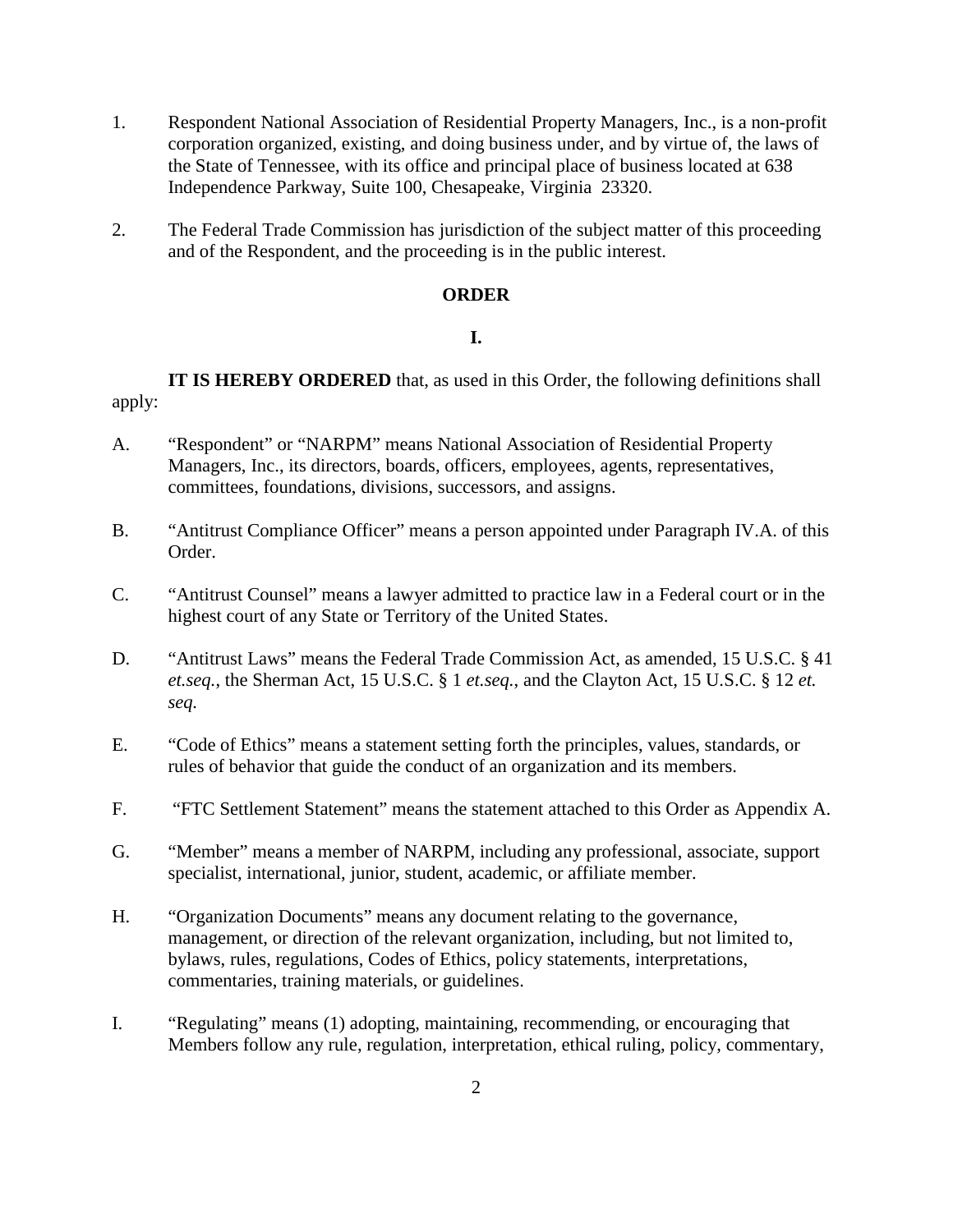or guideline; (2) taking or threatening to take formal or informal disciplinary action; or (3) conducting formal or informal investigations or inquiries.

#### **II.**

**IT IS FURTHER ORDERED** that Respondent, directly or indirectly, or through any corporate or other device, in or in connection with Respondent's activities as a professional association in or affecting commerce, as "commerce" is defined in Section 4 of the Federal Trade Commission Act, 15 U.S.C. § 44, do forthwith cease and desist from Regulating, restricting, restraining, impeding, declaring unethical or unprofessional, interfering with or advising against:

- A. Solicitation of property management work, through any means, by any Member; and
- B. Restraining Members from making statements about competitors' products, services, or business or commercial practices;

*PROVIDED, HOWEVER,* that nothing in this Paragraph II. shall prohibit Respondent from adopting and enforcing reasonable principles, rules, guidelines, or policies governing the conduct of its Members with respect to representations that Respondent reasonably believes would be false or deceptive within the meaning of Section 5 of the Federal Trade Commission Act.

## **III.**

## **IT IS FURTHER ORDERED** that:

- A. No later than thirty (30) days from the date this Order is issued, Respondent shall:
	- 1. Post and maintain for five (5) years on the Code of Ethics page of NARPM's website, together with a link from Respondent's home or menu page that is entitled "Antitrust Compliance," the following items:
		- (a) An announcement that states "NARPM agreed to change its Code of Ethics and will not adopt, encourage its members to follow, or enforce any Code of Ethics provision relating to solicitation of property management work that does not comply with the FTC Consent Order;"
		- (b) The FTC Settlement Statement; and
		- (c) A link to the Federal Trade Commission's website that contains the press release issued by the Commission in this matter.
	- 2. Distribute electronically or by other means a copy of the FTC Settlement Statement to its board of directors, officers, employees, and Members.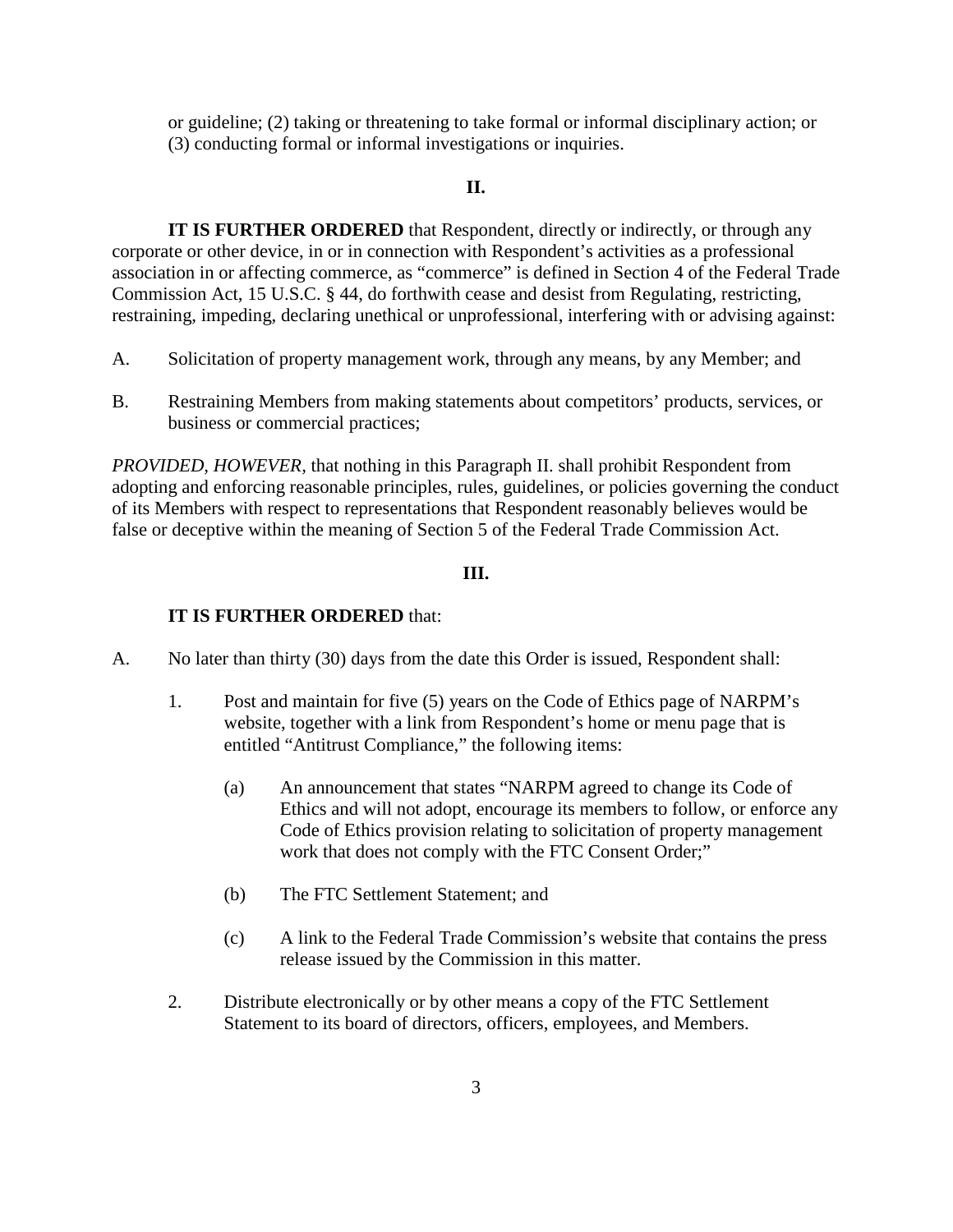- B. No later than sixty (60) days from the date this Order is issued Respondent shall:
	- 1. Remove from NARPM's Organization Documents and NARPM's website any statement that does not comply with Paragraph II. of this Order; and
	- 2. Publish on NARPM's website any revisions of NARPM's Organization Documents.
- C. Respondent shall publish:
	- 1. In the font that is customarily used for feature articles:
		- (a) Any revisions of NARPM's Organization Documents, the press release issued by the Commission in this matter, and the FTC Settlement Statement in the next available edition of the "Residential Resource" publication; and
		- (b) The FTC Settlement Statement, on or as close as possible to the first and second anniversary dates of the first publication of the FTC Settlement Statement, in the "Residential Resource" publication, or any successor publication.
	- 2. No later than thirty (30) days from the date this Order is issued and continuing for a period of three (3) years, a statement in all ethics courses designed or offered by NARPM, or in any other education materials offered by NARPM, that currently discuss or explain Article 9 or Standard of Professionalism 9-2 of the NARPM Code of Ethics, or give examples related to these provisions, that restrictions on solicitation or advertising no longer apply.
- D. For a period of five (5) years after this Order is issued, distribute electronically or by other means, a copy of the FTC Settlement Statement to each:
	- 1. New Member no later than thirty (30) days after the date of commencement of the membership; and
	- 2. Member who receives a membership renewal notice, at the time the Member receives such notice.
- E. Respondent shall maintain and make available to Commission staff for inspection and copying upon reasonable notice records adequate to describe in detail any:
	- 1. Action against any Member taken in connection with the activities covered by Paragraph II. of this Order, including but not limited to enforcement, advisory opinions, advice or interpretations rendered; and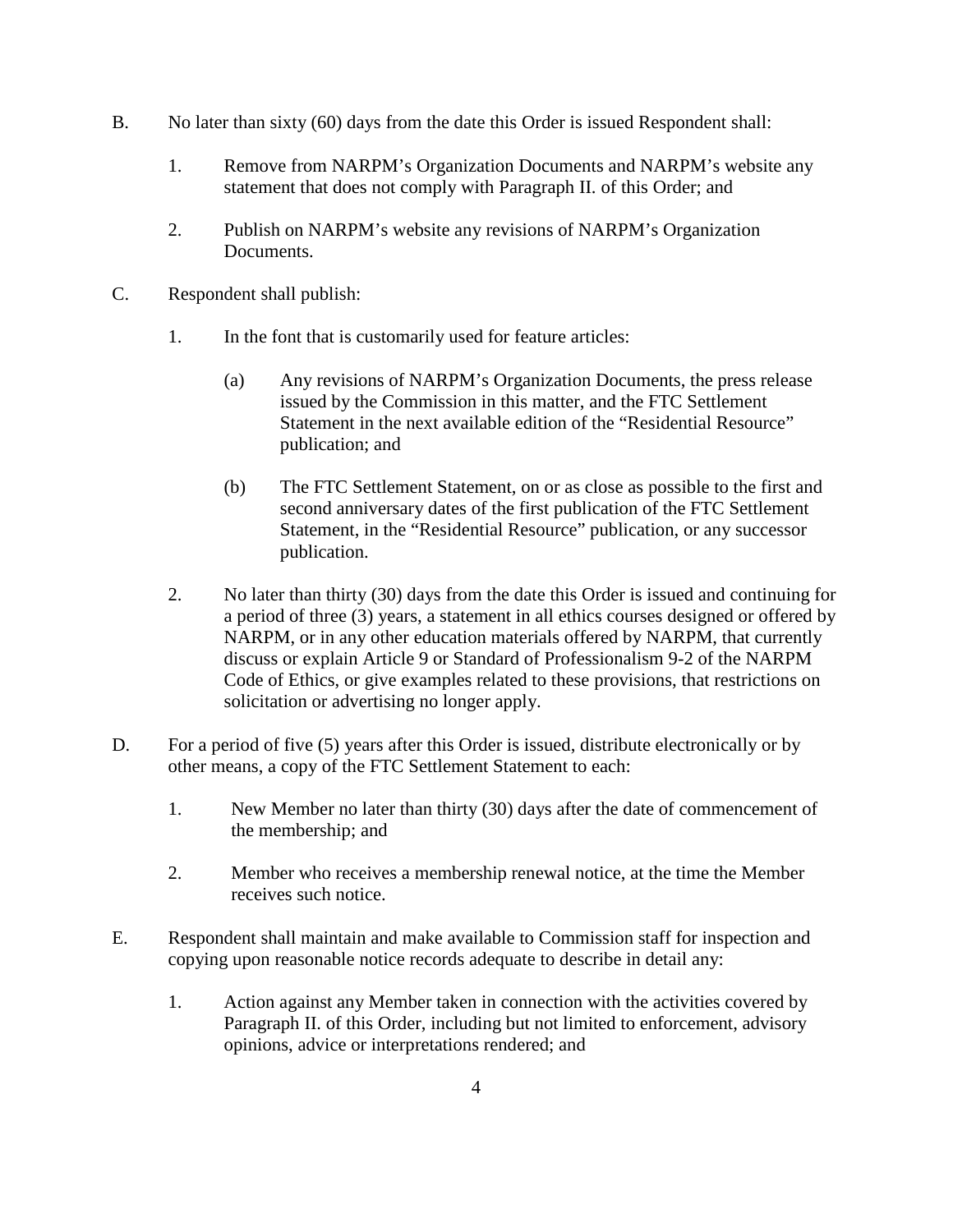2. Complaint received from any person relating to Respondent's compliance with this Order.

## **IV.**

**IT IS FURTHER ORDERED** that Respondent shall design, maintain, and operate an antitrust compliance program to assure compliance with this Order and the Antitrust Laws:

- A. No later than thirty (30) days from the date this Order is issued, Respondent shall appoint and retain an Antitrust Compliance Officer for the duration of this Order to supervise Respondent's antitrust compliance program.
- B. For a period of three (3) years from the date this Order is issued, the Antitrust Compliance Officer shall be the President Elect of NARPM, after which a new Antitrust Compliance Officer may be appointed who shall be Antitrust Counsel, a member of the Board of Directors, or an employee of Respondent.
- C. For a period of five (5) years from the date this Order is issued, Respondent shall provide in-person annual training to its board of directors, officers, and employees concerning Respondent's obligations under this Order and an overview of the Antitrust Laws as they apply to Respondent's activities, behavior, and conduct.
- D. No later than sixty (60) days after the date this Order is issued, Respondent shall implement policies and procedures to:
	- 1. Enable persons (including, but not limited to, its board of directors, officers, employees, Members, and agents) to ask questions about, and report violations of, this Order and the Antitrust Laws, confidentially and without fear of retaliation of any kind; and
	- 2. Discipline its board of directors, officers, employees, Members, and agents for failure to comply fully with this Order.
- E. For a period of five (5) years from the date this Order is issued, Respondent shall conduct a presentation at (1) each of NARPM's annual convention and regional conferences, and (2) each code of ethics training session, that summarizes Respondent's obligations under this Order and provides context-appropriate guidance on compliance with the Antitrust Laws.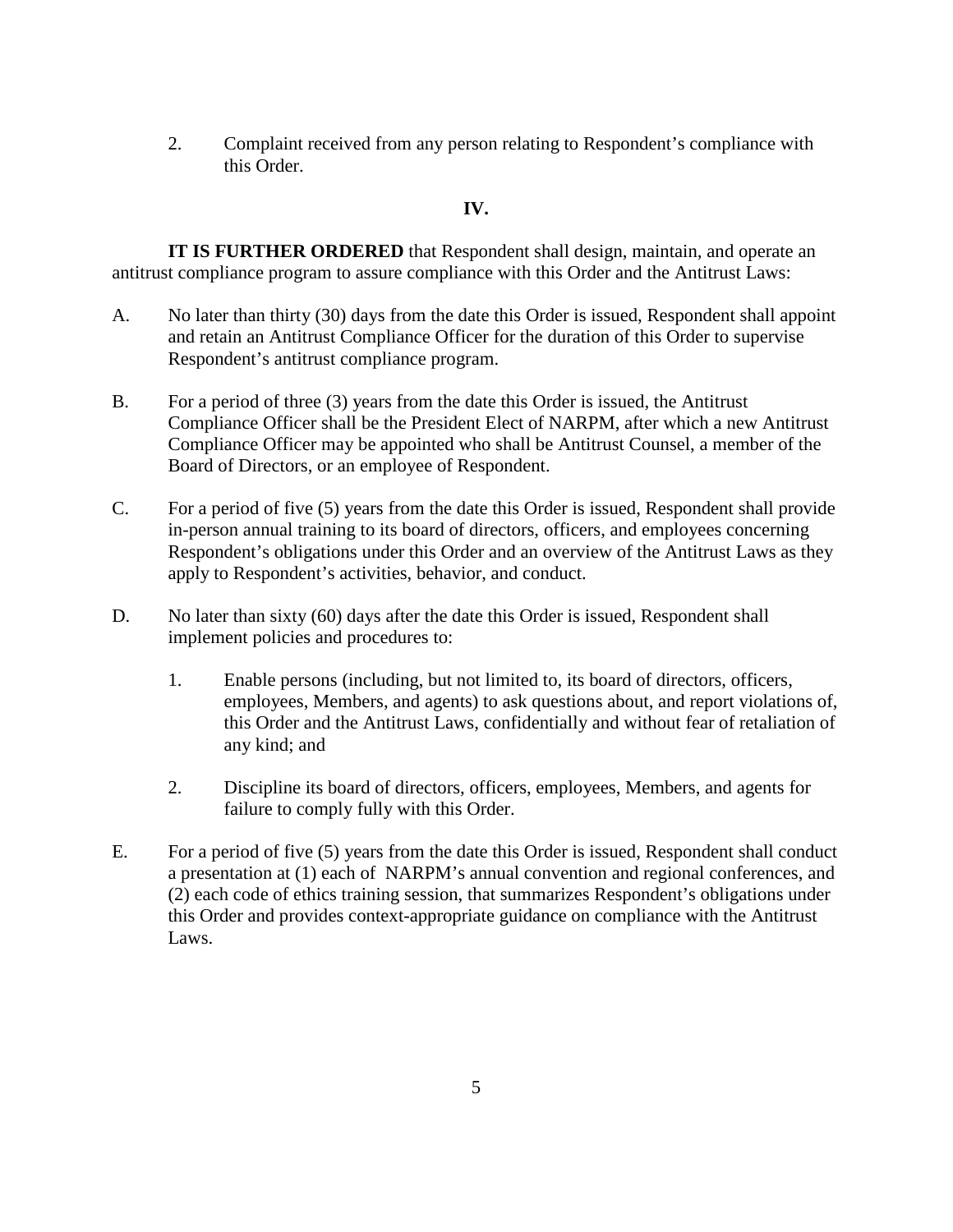**IT IS FURTHER ORDERED** that Respondent shall file a verified written report with the Commission setting forth in detail the manner and form in which it intends to comply, is complying, and has complied with this Order:

- A. No later than (i) ninety (90) days after the date this Order is issued, (ii) one hundred eighty (180) days after the date this Order is issued; and
- B. No later than one (1) year after the date this Order is issued and annually thereafter for four (4) years on the anniversary of the date on which this Order is issued, and at such other times as the Commission staff may request.

#### **VI.**

**IT IS FURTHER ORDERED** that Respondent shall notify the Commission at least thirty (30) days prior to any proposed:

A. Dissolution of Respondent;

B. Acquisition, merger, or consolidation of Respondent; or

C. Any other change in Respondent, including, but not limited to, assignment and the creation or dissolution of subsidiaries, if such change might affect compliance obligations arising out of this Order.

#### **VII.**

**IT IS FURTHER ORDERED** that, for the purpose of determining or securing compliance with this Order, and subject to any legally recognized privilege, and upon written request and upon five (5) days' notice to Respondent, Respondent shall, without restraint or interference, permit any duly authorized representative of the Commission:

- A. Access, during business office hours of the Respondent and in the presence of counsel, to all facilities, and access to inspect and copy all books, ledgers, accounts, correspondence, memoranda and all other records and documents in the possession, or under the control, of the Respondent related to compliance with this Order, which copying services shall be provided by the Respondent at its expense; and
- B. To interview officers, directors, or employees of the Respondent, who may have counsel present, regarding such matters.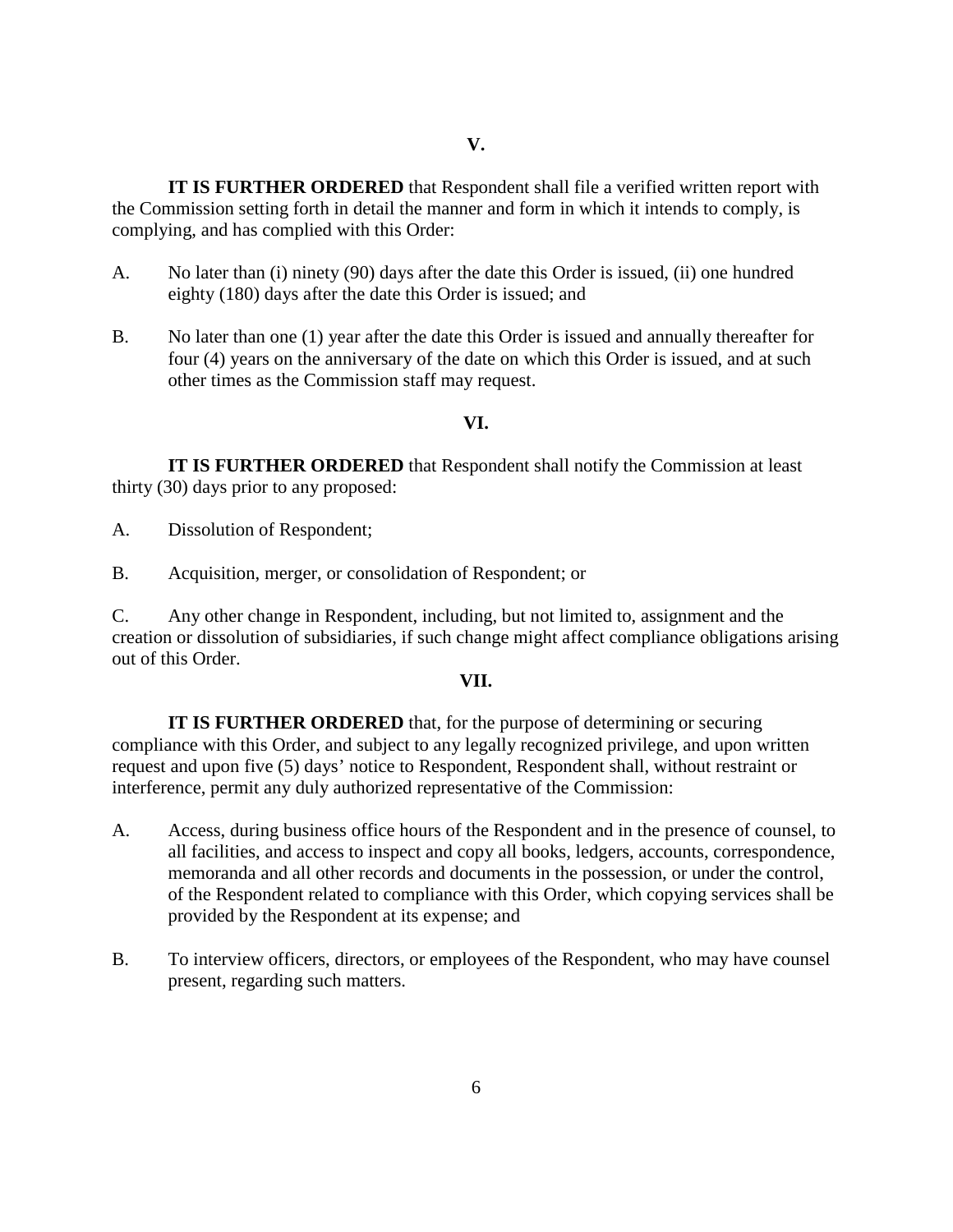# **VIII.**

# **IT IS FURTHER ORDERED** that this Order shall terminate on October 1, 2034.

By the Commission.

Donald S. Clark Secretary

SEAL: ISSUED: October 1, 2014